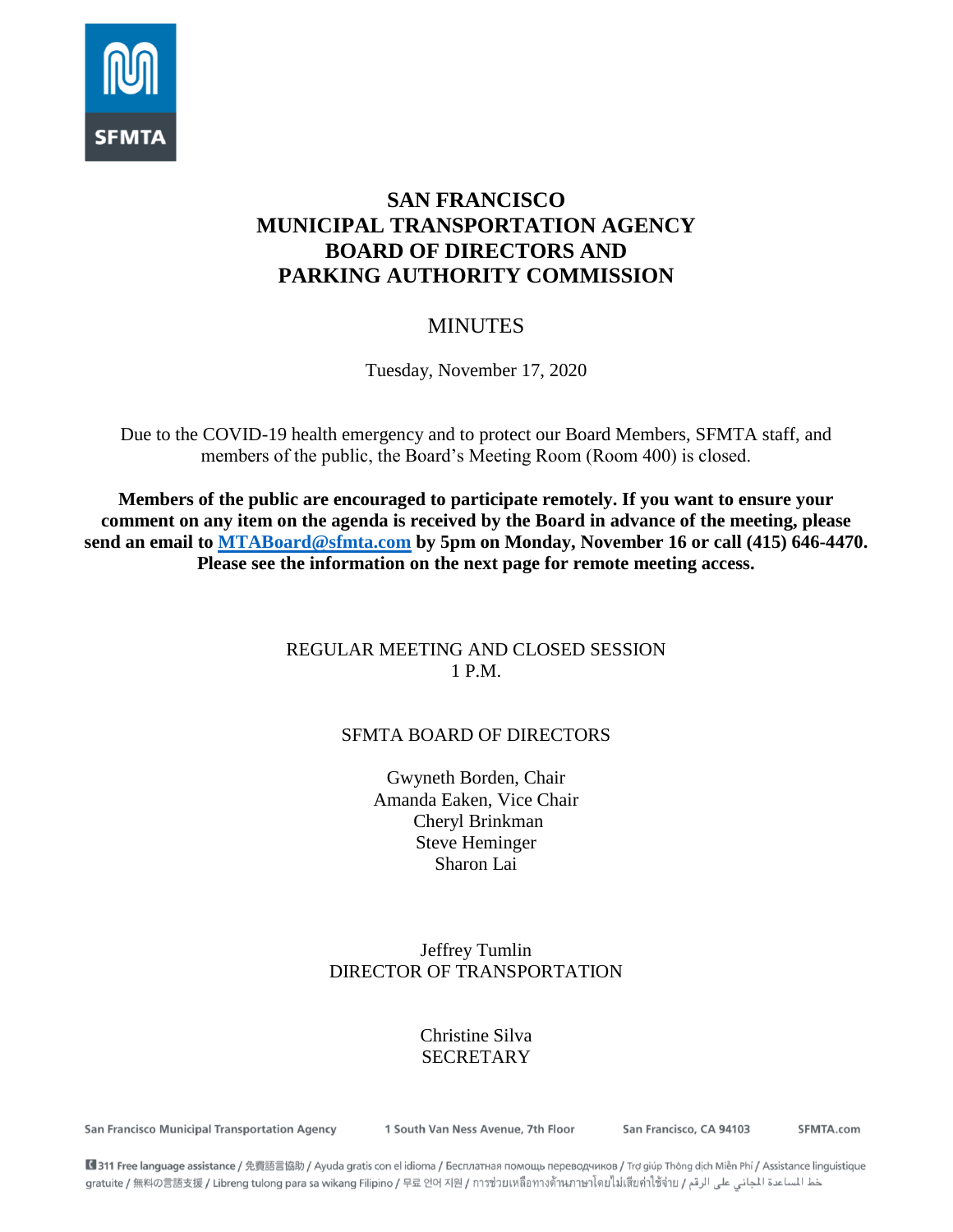## ORDER OF BUSINESS

## 1. Call to Order

Chair Borden called the meeting to order at 1:00 p.m.

## 2. Roll Call

Present: Gwyneth Borden Cheryl Brinkman Amanda Eaken Steve Heminger Sharon Lai

3. Announcement of prohibition of sound producing devices during the meeting.

No announcement was made.

4. Approval of Minutes

-November 3, 2020 Regular Meeting

No public comment.

On motion to approve the minutes of the November 3, 2020 Regular Meeting: unanimously approved.

5. Communications

Chair Borden discussed the virtual meeting and expressed appreciation to staff for their work to enable the meeting to be held via teleconference. Board Secretary Silva reviewed how members of the public could watch the meeting and address the Board.

6. Introduction of New or Unfinished Business by Board Members

Director Lai requested a copy of the response to the Board of Supervisors request to the SFMTA on reducing speed limits.

Director Heminger requested information regarding changes to the Great Highway and an update on the Parking Authority.

No public comment.

7. Director's Report (For discussion only)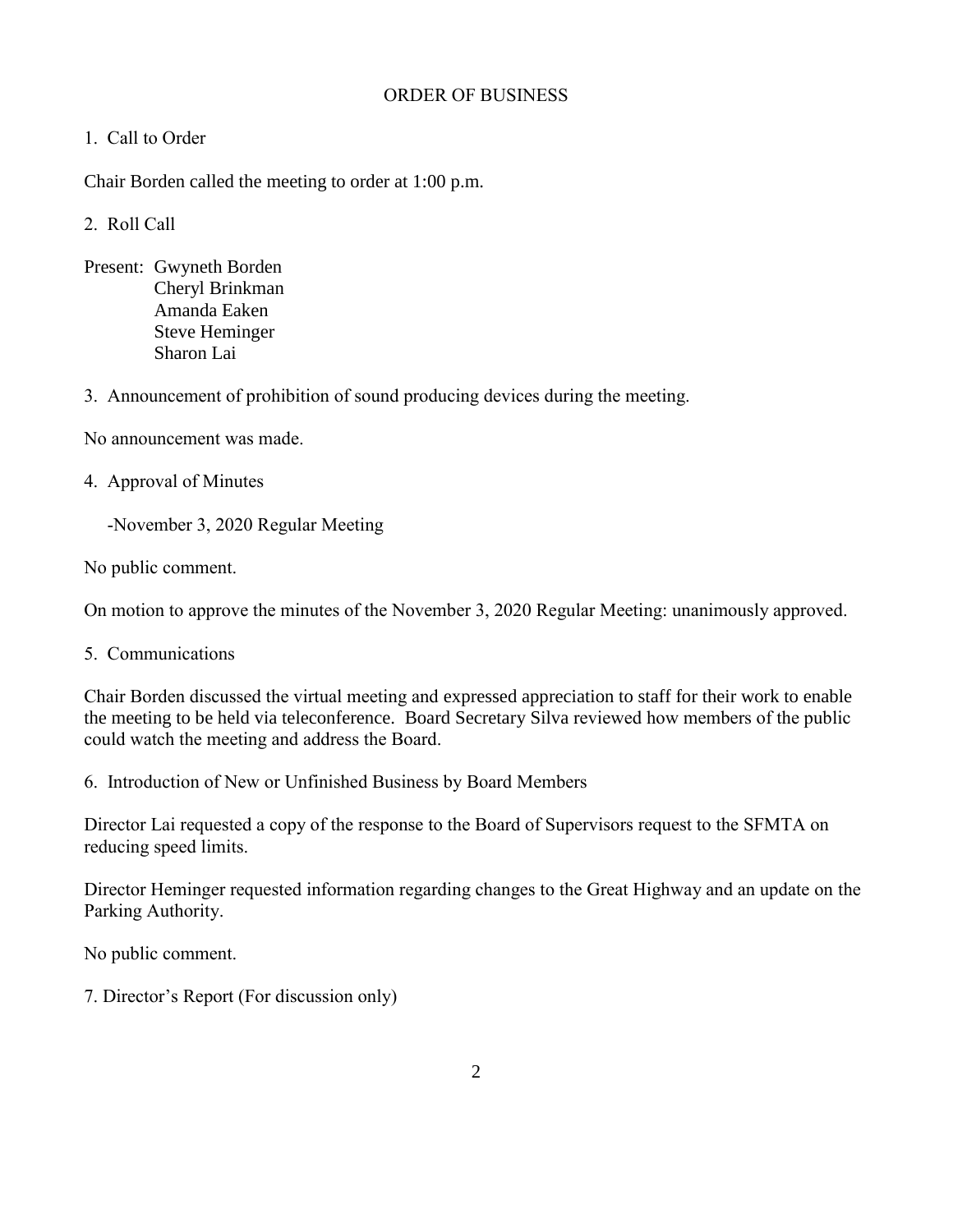### -Ongoing Activities

Jeff Tumlin, Director of Transportation, discussed budget and funding including a legislative update, fare enforcement, the Central Subway Project, and the Twin Peaks Boulevard Survey Results.

#### PUBLIC COMMENT:

Chris Arvin expressed concern about fare evasion enforcement and that the SFMTA should not be resuming citations during the pandemic given record unemployment and the need for people to get to places when they are getting back on their feet.

Kate Richardson discussed concern about fare enforcement. She explained that for many Muni is the only option to get to appointments, or job interviews. Many people ride Muni because they cannot afford anything else. Criminalization of poverty is unacceptable, especially as we enter the winter of the pandemic.

John Elliot expressed appreciation for the Great Highway, describing it as a transformative public space. He encouraged permanent closure to traffic and explained that the problem is irresponsible and reckless drivers, not the creation of the space.

Director Lai requested staff speak to fare enforcement and impacts to the budget at the next budget update.

Chair Borden requested information about parking enforcement.

8. Citizens' Advisory Council Report

Neil Ballard, Chair, Citizen's Advisory Council, presented the report.

#### PUBLIC COMMENT:

Anonymous discussed traffic impacts on 4<sup>th</sup> Street between Brannan and Bryant streets.

Sloane Kelly expressed concern about fare enforcement and equity. She urged the Board to consider ending the fare enforcement for the poverty stricken, highlighting those that are living in their vehicles or need their vehicles to drive to work every day.

David Pilpel shared that there is a future presentation on fare enforcement before a CAC subcommittee and may be before the Board in the future.

Hayden Miller expressed support for bringing back fare enforcement and for new fare initiatives. He also shared that lines, such as the 30X Marina and 38 Geary, have the most tickets. Riders are not being disproportionately targeted.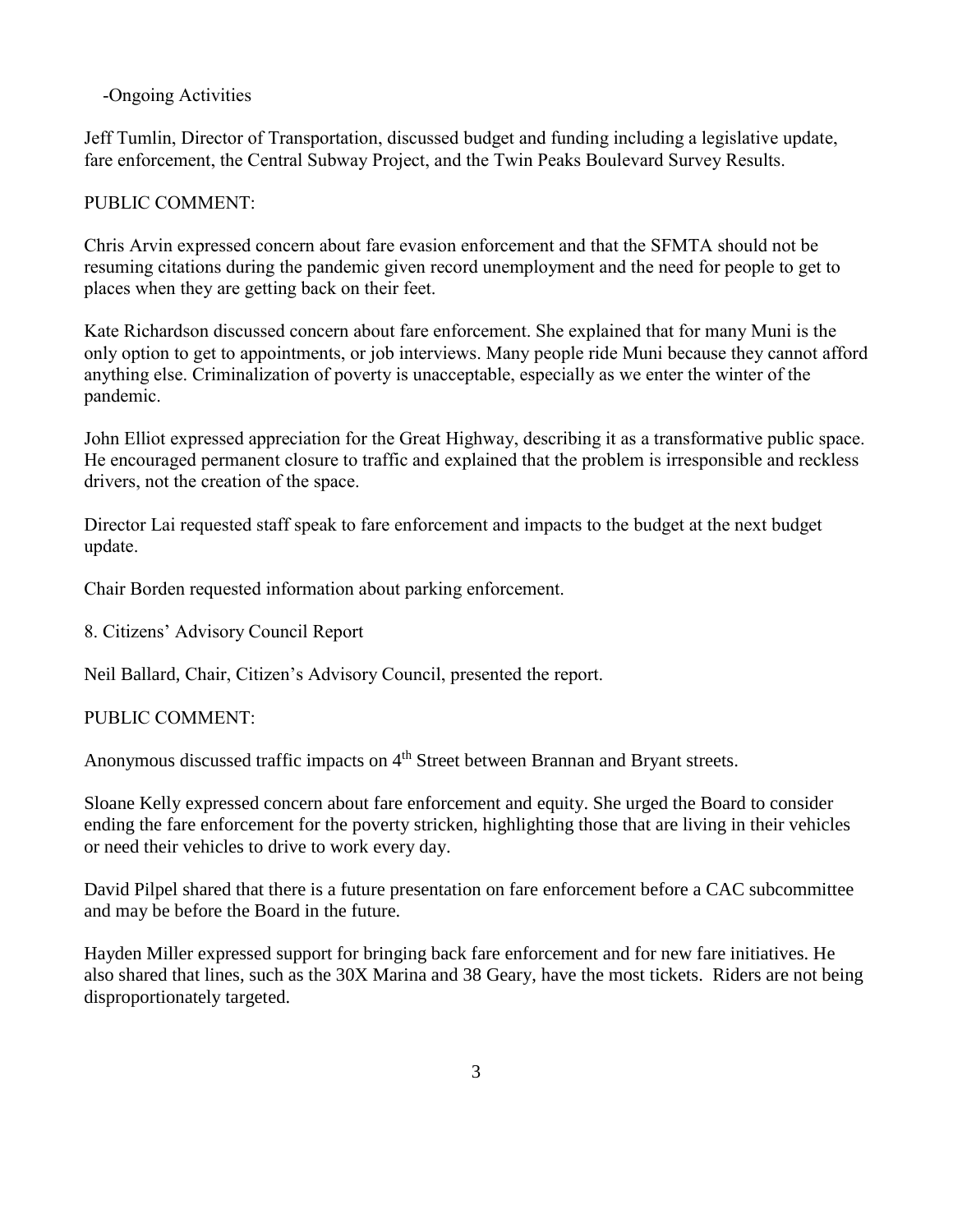#### 9. Public Comment

Deborah is concerned about more San Franciscans falling into poverty due to the pandemic and recession. She indicated that it is the worst time to cite riders. She urged the Board to extend moratorium on fare citations until shelter-in-place ends, make Access Pass available to those living in supportive housing, clear past citations and allow free rides on Muni for those who live below the poverty line.

Richard Rothman expressed concern about a pedestrian incident on Fulton Street and suggested reducing speed limits down to 20 mph. He also urged the Board to place additional stop signs at more intersections.

Mark Gruberg discussed the new rule for medallion holders, which will ban them from picking up at the airport, and only allow certain taxis to pick up. Congestion is not the problem. He indicated that this isn't a legal action per the Transportation Code. The City has a broken medallion system that needs to be fixed.

Hayden Miller expressed concern about unsafe buses and the lowering of social distancing in buses to three feet. He spoke about ineffective ambassadors and proof of payment inspectors and thanked the Board for updated electronic signs that indicate when a bus is full.

Wesley Saver raised concern about fare evasion enforcement and the impacts to those who serve in the Glide Church community. The City cannot criminalize people for their poverty. He urged the Board to extend the moratorium in place.

Anonymous expressed support for waiving the downtown moratorium on construction.

Eric Arguello requested that the 27 Bryant line be restored as a high priority. He indicated that many of those served by Glide use that line.

Joe Matekel discussed the expansion of the shared scooter program. He requested that the expansion of the program be postponed until after a review of the program is fully explored by the Board of Supervisors.

David Elliott Lewis expressed concern about the loss of the 27 Bryant and 31 Balboa lines. The 27 Bryant was critical to getting to St. Francis Hospital and to shopping. Everyone is severely impacted. He also requested that the subway be restored as soon as possible.

Barry Taranto welcomed the new Board Secretary and thanked Philip Cranna for the new cab stand in the Castro. He is troubled by Proposition K medallions, sharing that the statistics do not indicate the change is a smart move. Drivers will just switch to P medallions and the wait will be long. The Transportation Network Companies (TNCs) have also increased. He requested that the Board reexamine the numbers before putting the program into effect.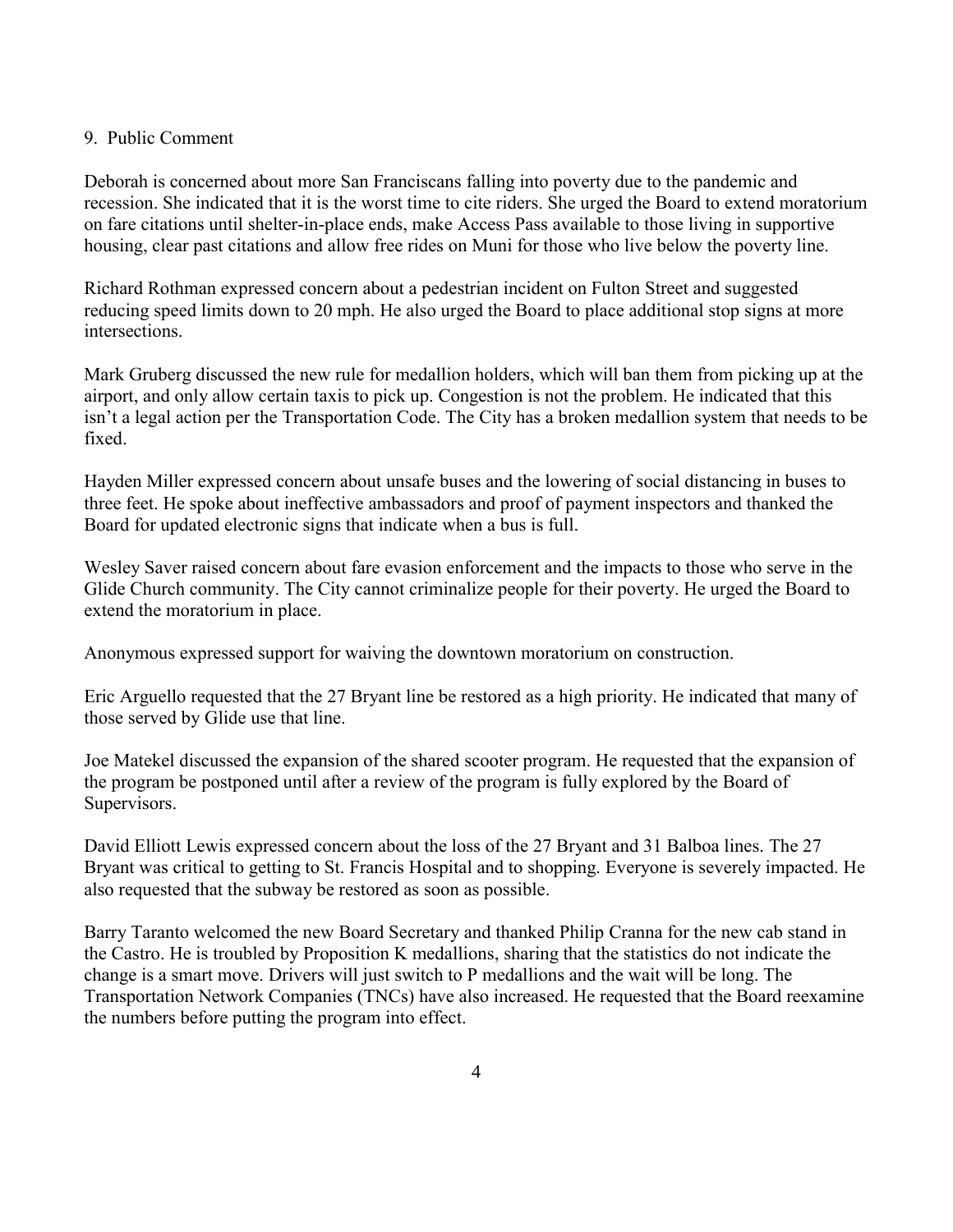Curtis Wu expressed worry about fare enforcement resuming. He requested that the Board extend the moratorium on fare evasion citations until the shelter-in-place ends, make Access Pass available to the homeless and those in supportive housing, clear any fare evasion tickets for those that use Access Pass, and make Muni free for all those living below the poverty line or making less than \$1,000 a month.

Robin Kutner thanked Chair Borden for requesting a report on parking enforcement policies. She expressed concern about parking control officers, indicating that discretion on parking violations creates hostile pedestrian environments. She implored the SFMTA to enforce sidewalk parking violations.

Javiar Yaman shared that resuming fare citations is unacceptable especially for low-income residents and the homeless. He is troubled about the fees and fares increasing, instead explaining that we all deserve a livable transit system.

Eve Engel questioned how to help medallion owners and requested that the SFMTA come up with a plan to alleviate medallion owners of their debt. The SFMTA has an ethical duty to return the money made off the program.

Herbert Weiner expressed concern about the lack of outreach by Muni management. His requests to meet with management have been denied. The agency cannot favor one group over another. The Director has the responsibility to meet with concerned groups.

Marjorie requested that the 27 Bryant, 12 Folsom, and 47 Van Ness lines be brought back. She also shared that there was a lot of graffiti at the portal on 4<sup>th</sup> Street between Harrison and Bryant that should be taken care of. She also thanked bus drivers for doing an incredible job.

Muhammad Rasheed is concerned about Jump's permit being transferred to Lime. Lime does not follow the rules and should not be rewarded for bad behavior.

Dave Alexander expressed gratitude for the Great Walkway. He urged the SFMTA to get this right and continue to allow use of the Great Highway on a regular basis.

Cynthia expressed concern about possibly resuming fare evasion citations and requested the Board extend the moratorium, make the Access Pass available to those in poverty and who live in supportive housing, void fare evasion tickets from the past for those that sign up for the Access Pass,, and make Muni free for those living below the poverty line.

Pi Ra shared concerns about the 27 Bryant line. The line should be brought back for transit equity. Too many people with disabilities and seniors don't have the transportation they need. He also requested that the Board waive fare enforcement, this is not the time.

Cat Carter expressed support for comments on returning the 27 Bryant and 31 Balboa lines to service. She explained that those two are key routes that serve low-income riders, seniors, and people with disabilities.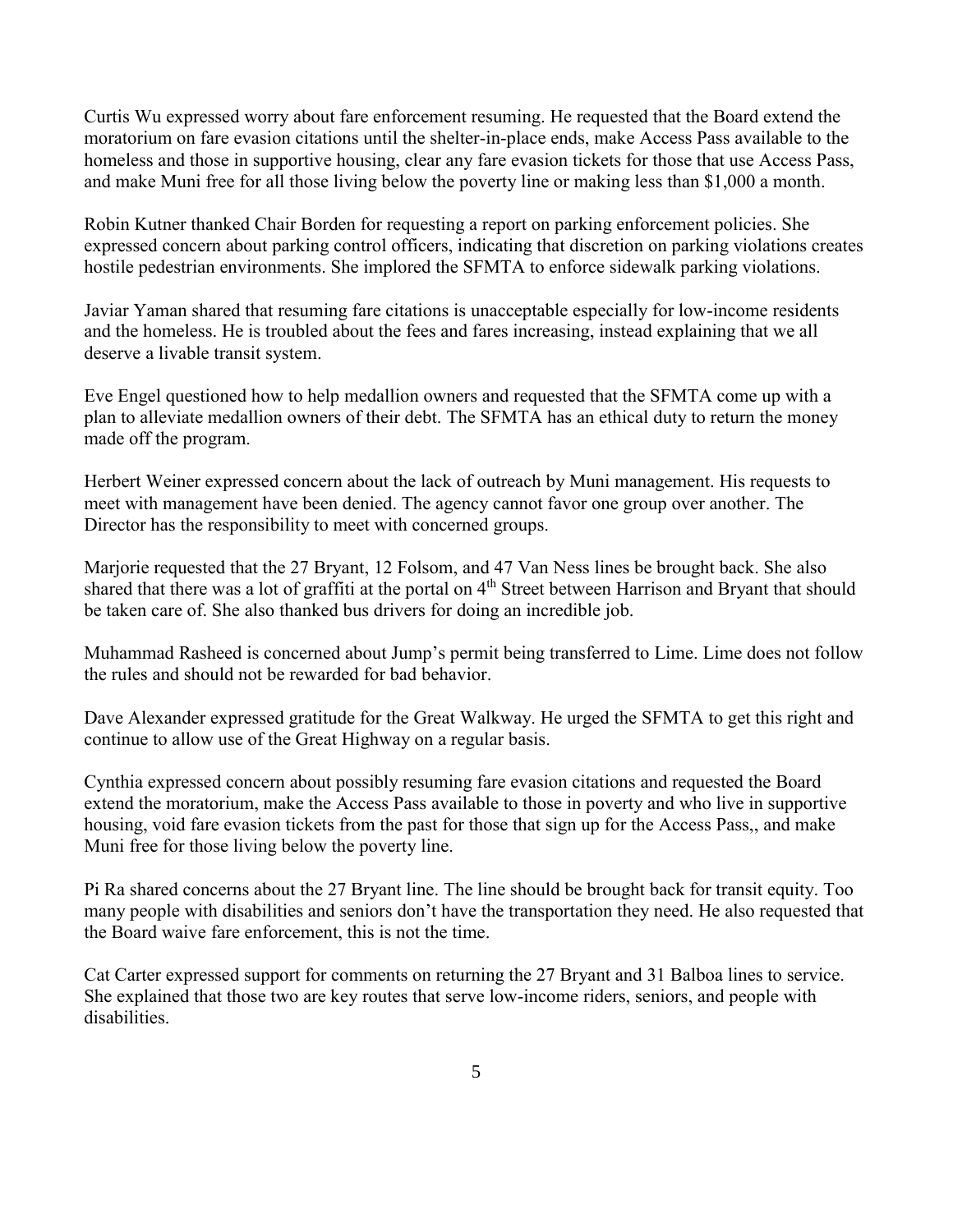Aleta Dupree discussed the Clipper Start program which allows riders to pay half fare and suggested that scratch off tickets go away. They are not fair, and every product should have a way for redress if compromised. She also expressed concern about the subway and encouraged the SFMTA to learn from larger systems such as the NYC subway system.

David Pilpel expressed appreciation on the great range of public comment today. He made comments at the SFCTA Board meeting and stated that public engagement is needed on the future of transit in the City. Meaningful online town halls are needed. He supports the efforts to restore service of the 27 Bryant line and other routes not operating right now.

Director Lai left the meeting.

Kim Diamond indicated that the 27 Bryant not working is causing hardship. She noted that there is no secret of inequality for those living in the Tenderloin and asked for compassion and equity.

Laura stated that she is a senior citizen who relies on 27 Bryant bus to get to St. Francis Hospital and get groceries while living on a hill. The Tenderloin has the second highest density of seniors, people with disabilities and people who don't have or can afford a car or taxi, and who rely solely on the bus. It is a real disadvantage to not have the bus.

Sam Lew expressed concern about citations for fare evasion given that 25% of San Franciscans filed for unemployment and 50,000 work below the poverty line. Now is not the time for a \$125 citation when riders cannot afford the fare. He encouraged looking at the fare evasion program to find more effective ways to improve the quality of service and provide equitable transit.

Mary Maguire is concerned about the new policy that does not allow Prop K cabs at the airport. She explained that there is not enough business at the airport to salvage the mess. The solution to offer financial aid to one group at the expense of another is not a solution. Cabdrivers deserve equal privileges.

THE FOLLOWING MATTERS BEFORE THE SAN FRANCISCO MUNICIPAL TRANSPORTATION AGENCY BOARD OF DIRECTORS ARE RECOMMENDED FOR ACTION AS STATED BY THE SFMTA DIRECTOR OF TRANSPORTATION OR CITY ATTORNEY WHERE APPLICABLE. EXPLANATORY DOCUMENTS FOR ALL CALENDAR ITEMS ARE AVAILABLE FOR REVIEW AT 1 SOUTH VAN NESS AVE. 7<sup>th</sup> FLOOR.

#### CONSENT CALENDAR

10. All matters listed hereunder constitute a Consent Calendar, are considered to be routine by the San Francisco Municipal Transportation Agency Board of Directors and will be acted upon by a single vote. There will be no separate discussion of these items unless a member of the Board of Directors or the public so requests, in which event the matter shall be removed from the Consent Calendar and considered as a separate item.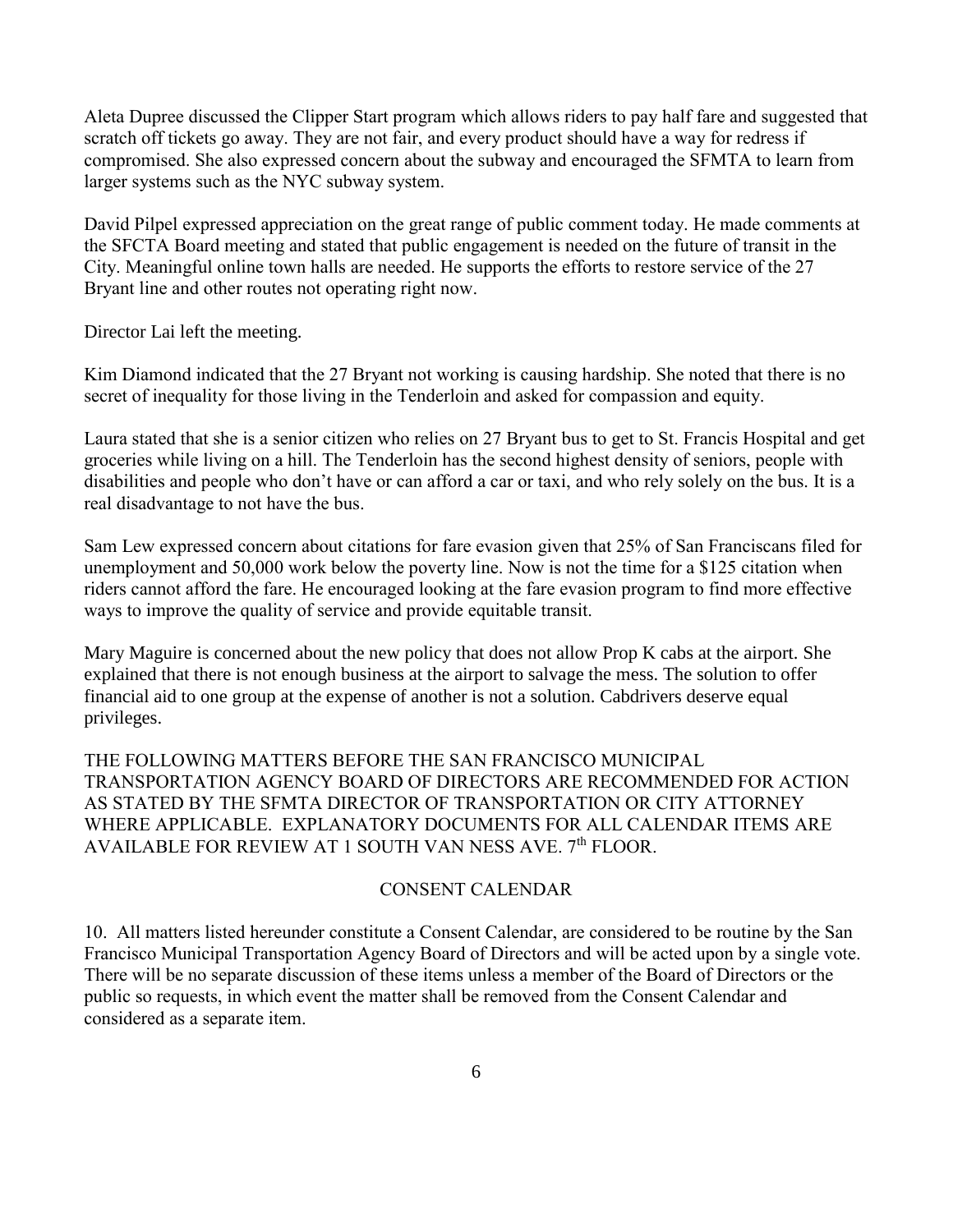(10.1) Requesting the Controller to allot funds and to draw warrants against such funds available or will be available in payment of the following claims against the SFMTA:

- A. Jean Osbay-Bell vs. CCSF, Superior Ct. #CG 19579419 filed on 9/20/19 for \$25,000
- B. Zhigang Feng vs. CCSF, Superior Ct. #CGC19575633 filed on 4/3019 for \$30,000
- C. Lizzette Rodriguez vs. CCSF, Superior Ct. #CGC19575129 filed on 4/9/19 for \$72,500 (Explanatory documents include a resolution.)

### RESOLUTION 201117-096

(10.2) Making environmental review findings and approving the following parking and traffic modifications:

- A. ESTABLISH RED ZONE Olympia Way, north side, from west Dellbrook Avenue curb line to 45 feet easterly.
- B. ESTABLISH NO PARKING ANY TIME Mansfield Street, west side, from Ina Court/La Grande Avenue to Burrows Street, Burrows Street, south side, from the east property line of Mansfield Street westerly.
- C. ESTABLISH BUS ZONE Cortland Avenue, north side, from 50 feet to 138 feet west of Bayshore Boulevard.
- D. ESTABLISH TOW-AWAY, NO PARKING ANYTIME Hampshire Street, east side, from Alameda Street to 55 feet southerly.
- E. ESTABLISH TOW-AWAY, NO PARKING ANYTIME Hampshire Street, west side, from Alameda Street to Hampshire's southern terminus.
- F. ESTABLISH TOW-AWAY NO STOPPING ANY TIME Dr. Tom Waddell Place north side, from Van Ness Avenue to 133 feet easterly. (Explanatory documents include a staff report and resolution. For every parking and traffic modification that received a categorical exemption, the proposed action is the Approval Action as defined by Chapter 31 of the San Francisco Administrative Code.)

### RESOLUTION 201117-097

(10.3) Authorizing the Director to execute Contract No. SFMTA-2020-48 with Jacobs Engineering Group, Contract No. SFMTA-2020-49 with STV and Contract No. SFMTA-2020-50 with WSP USA to provide as-needed specialized consulting services to support Transit Division staff in the procurement, rehabilitation, and maintenance of its transit vehicle fleet, and related systems and facilities, for a total amount not to exceed \$5,000,000 for each contract and a maximum term of five years, with options to extend the contract. (Explanatory documents include a staff report, resolution and contracts.)

### RESOLUTION 201117-098

(10.4) Approving Contract No. 2020-14, FTA As-Needed Intelligent Transportation Systems and Related Information Technology Engineering Services for an amount not-to-exceed of \$4,000,000 and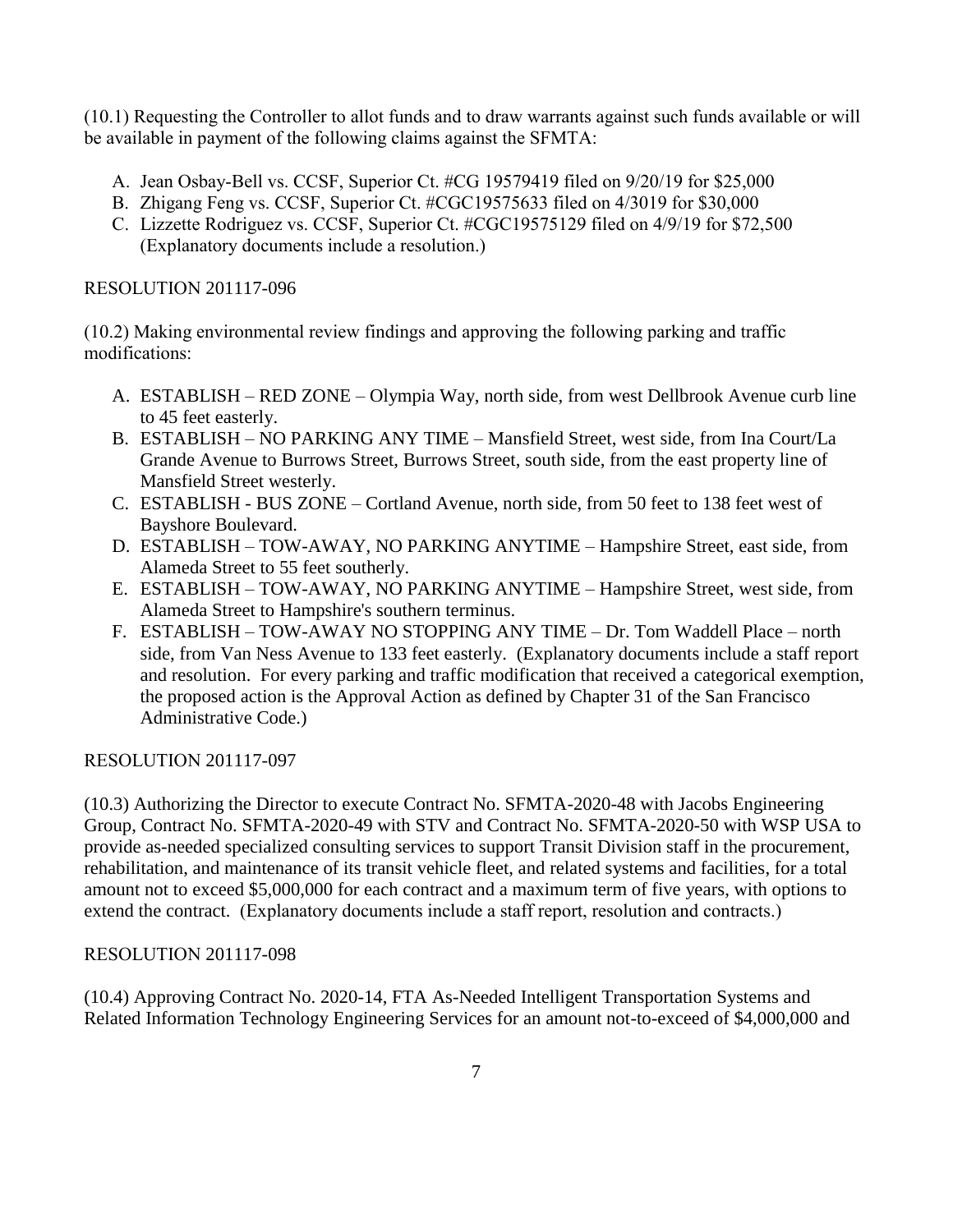Contract No. 2020-15, FTA Small Business Enterprise Set-Aside As-Needed Intelligent Transportation Systems and Related Information Technology Engineering Services for an amount not-to-exceed \$1,000,000, each contract with Auriga Corporation and for a term of five years with options to extend the contracts. (Explanatory documents include a staff report, resolution and contracts.)

#### RESOLUTION 201117-099

(10.5) Approving Contract No. 2020-11 with Auriga Corporation, Contract No. 2020-12 with Diamond Technology, and Contract No. 2020-13 with Parsons Transportation Group for As-Needed IT and ITS Engineering Services for an amount not-to-exceed \$1,500,000 for each contract and a term of three years with options to extend the contracts. (Explanatory documents include a staff report, resolution and contracts.)

#### RESOLUTION 201117-100

(10.6) Establishing a meeting schedule for 2021 for meetings of the SFMTA Board of Directors/Parking Authority Commission and the Policy and Governance Committee. (Explanatory documents include a staff report and resolution.)

RESOLUTION 201117-101

### PUBLIC COMMENT:

Members of the public expressing support: David Pilpel (10.2) and Hayden Miller (10.2)

Members of the public expressing neither support nor opposition: David Pilpel (10.3, 10.4, 10.5, and 10.6) and Hayden Miller (10.6)

On motion to approve the Consent Calendar:

ADOPTED: AYES – Borden, Brinkman, Eaken, and Heminger

ABSENT – Lai

Director Lai returned to the meeting.

### REGULAR CALENDAR

11. Presentation, discussion and possible action regarding the SFMTA's draft Racial Equity Action Plan. (Explanatory documents include slide presentation and plan.**)**

Jeffrey Tumlin, Director of Transportation, Chiamaka Ogwuegbu, Deputy Chief of Staff, and Grace Kong, REAP team member, presented the item. Additional speakers included Kathy Broussard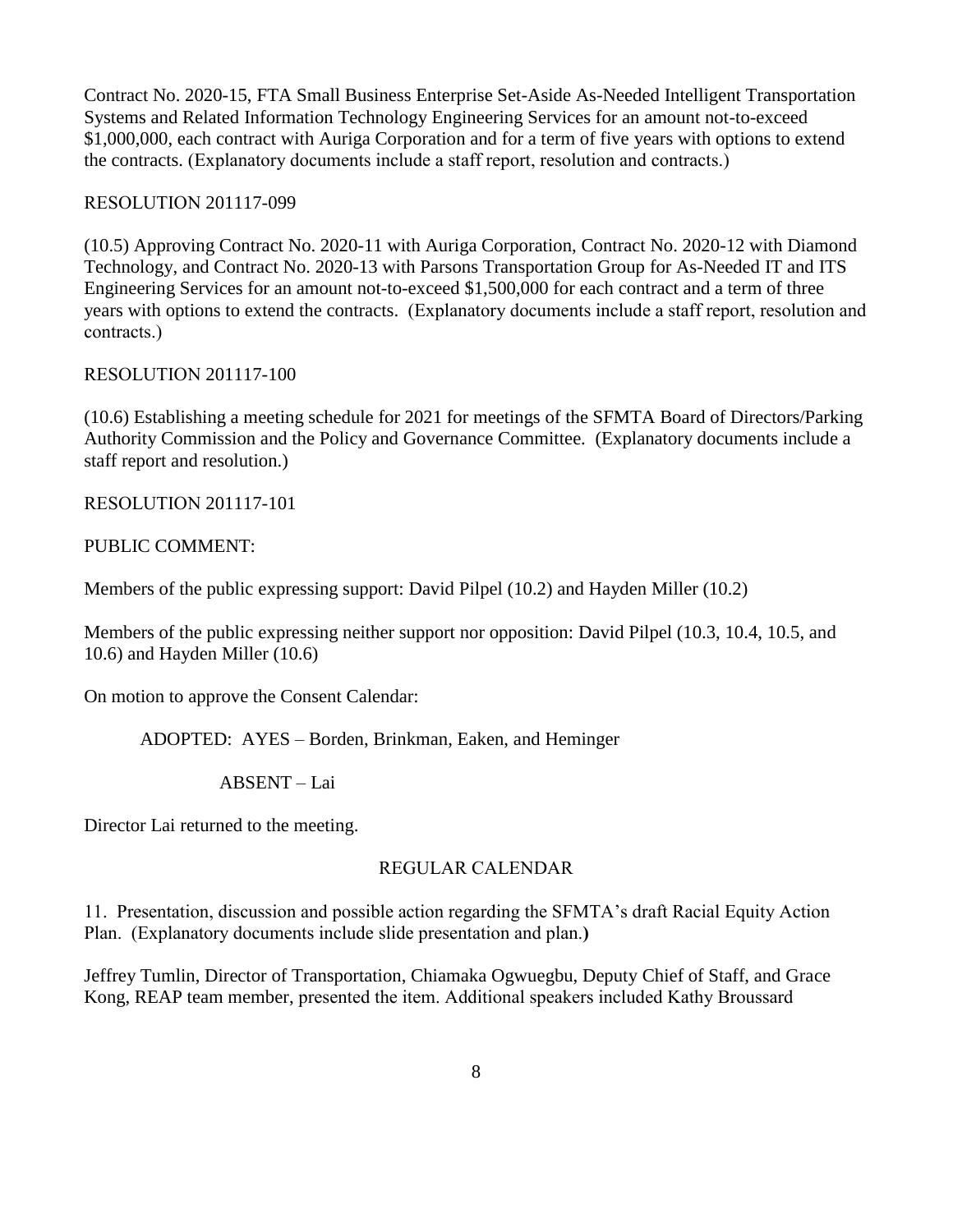representing the Black African American Affinity Group, Ana Vasudeo representing the Latinx Affinity Group, and Tracy Minicucci representing the White People at SFMTA Working Against Racism Group.

#### PUBLIC COMMENT:

Liz Brisson expressed concern about racism, the lack of diversity in leadership and disparities in discipline. She encouraged the Board to listen to her black and brown colleagues and asked that they challenge the SFMTA to do more with the resources available, prioritizing racial equity work.

Devon Anderson expressed support of the Racial Equity Action Plan. It is important and a long time coming. He encouraged the Director and the rest of the Executive Team to invest their support and dedicate funding so that the plan can be realized.

Anonymous thanked the SFMTA for this effort and questioned whether discipline was the best approach. The core issue is how the polices are applied and that really depends on managers. Discipline should not be common if the agency has good managers. He also suggested looking at the unions and union leadership.

Anonymous shared concern about the disconnect between management and front-line employees, citing the lack of communication between inspectors and operators. He encouraged the Board and managers to ride the buses and connect with front-line employees to see what it's like. If the Board doesn't know what it is that they are dealing with, the Board can't make informed decisions.

Adrienne Heim expressed support for all the affinity groups that came into fruition as a result of Dante King's work. She also commended comments from the CAC Chair.

Charles Belov shared that he was supportive of the statement made by the Black African American Affinity Group. He explained that anti-blackness is preventing the agency from putting out its best work. Time spent eliminating anti-blackness and other racism will be more than covered by improved productivity from staff who can focus fully on their work. He urged the Board and the Director to support this change.

Sylvia Alvarez-Lynch thanked the affinity groups and Dante King for their work. The Board is integral in this process and although the Director has been supportive, communication and transparency are key. Adequate staffing is needed for this work. She supports the plan and the affinity groups with their work, but there is much more work to be looked at.

Jesse Rosemoore expressed concern about the current conditions sounding better than they are with recommendations that are too hard or too expensive. He has seen the crisis around John Haley and the lack of action to address the harm he inflicted and now there is another crisis occurring at EEO. This is the backdrop of trying to put staff's best foot forward to serve the public.

Dustin White expressed support for his black and brown colleagues and asked that the Board prioritize and address ongoing racial inequities. As we continue to cope with the pandemic, difficult tradeoffs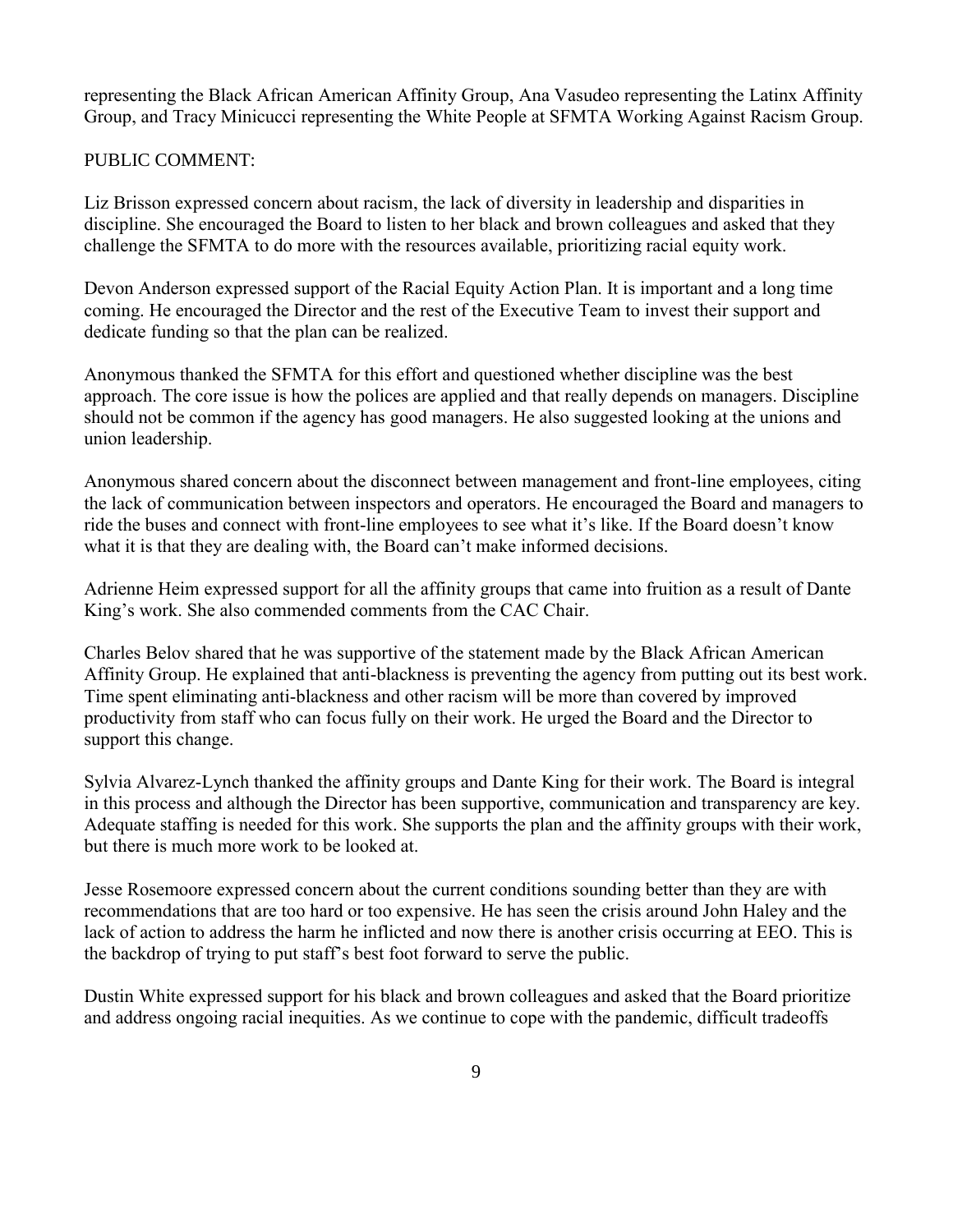must be made. He is grateful for the staff who have gone above and beyond their normal job duties to develop the Plan. It is unrealistic for the plan to be successful if we rely on existing staff to implement, update and track progress. It needs a team of supporting staff.

Tracey Lin expressed support for the action items asked for today. There must be concrete action and true decision-making power for the Office of Racial Equity and Inclusion. This is the nature of all equity work within our agency as well as in our day-to-day job as staff of color. We have a lot to do, but by installing the right organizational structure and taking the right action, we can greatly advance the SFMTA's anti-racism work.

Erin McAuliff is supportive of the Racial Equity Action Plan. This document validates and supports SFMTA employees of color beyond words and paper. This work is difficult, but we can do hard things, but we still need to set people up to succeed. She explained it includes financial resources and a culture of commitment from the Executive Team to the front-line.

Mariana Maguire commended the work to initiate meaningful change. She asked that the Board prioritize the policies and practices for dismantling institutionalized racial inequity within the agency and that the issues be tackled with vigor. She encouraged the Board to adopt the plan in full and requested that for the REA Officer to be successful, the position needs to be supported with staff. Please prioritize this staffing.

Safa Mannah spoke in solidarity with the Black African American Affinity Group presentation. He looks forward to the implementation of the Racial Equity Action Plan.

Kristen Michael highlighted the importance of hiring support staff for the Racial Equity Inclusion Officer. One person alone is not responsible for the change of an entire agency. She urged that at least two staff be dedicated to building anti-racism within SFMTA's culture.

Travis Richards echoed the words of his black and brown colleagues who have spoken about EEO and Human Resources processes as well as the disproportionate burden that black staff are experiencing when it comes to disciplinary actions. He urged the Board to listen to his colleagues and look for transformative solutions when it comes to addressing the harm they are experiencing.

12. Presentation, discussion and possible action regarding the SFMTA's quarterly Human Resources report including the Blanding Report. (Explanatory documents include a slide presentation.)

Kimberly Ackerman, Human Resources Director and Virginia Harmon, Equal Employment Officer presented the item. Additional speakers included Kathy Broussard representing the Black African American Affinity Group, Grace Kong representing the Asian Affinity Group, Ana Vasudeo representing the Latinx Affinity Group, and Tracy Minicucci representing the White People at SFMTA Working Against Racism.

Director Lai requested an update on timing expectation of REAP manager and supervisor training.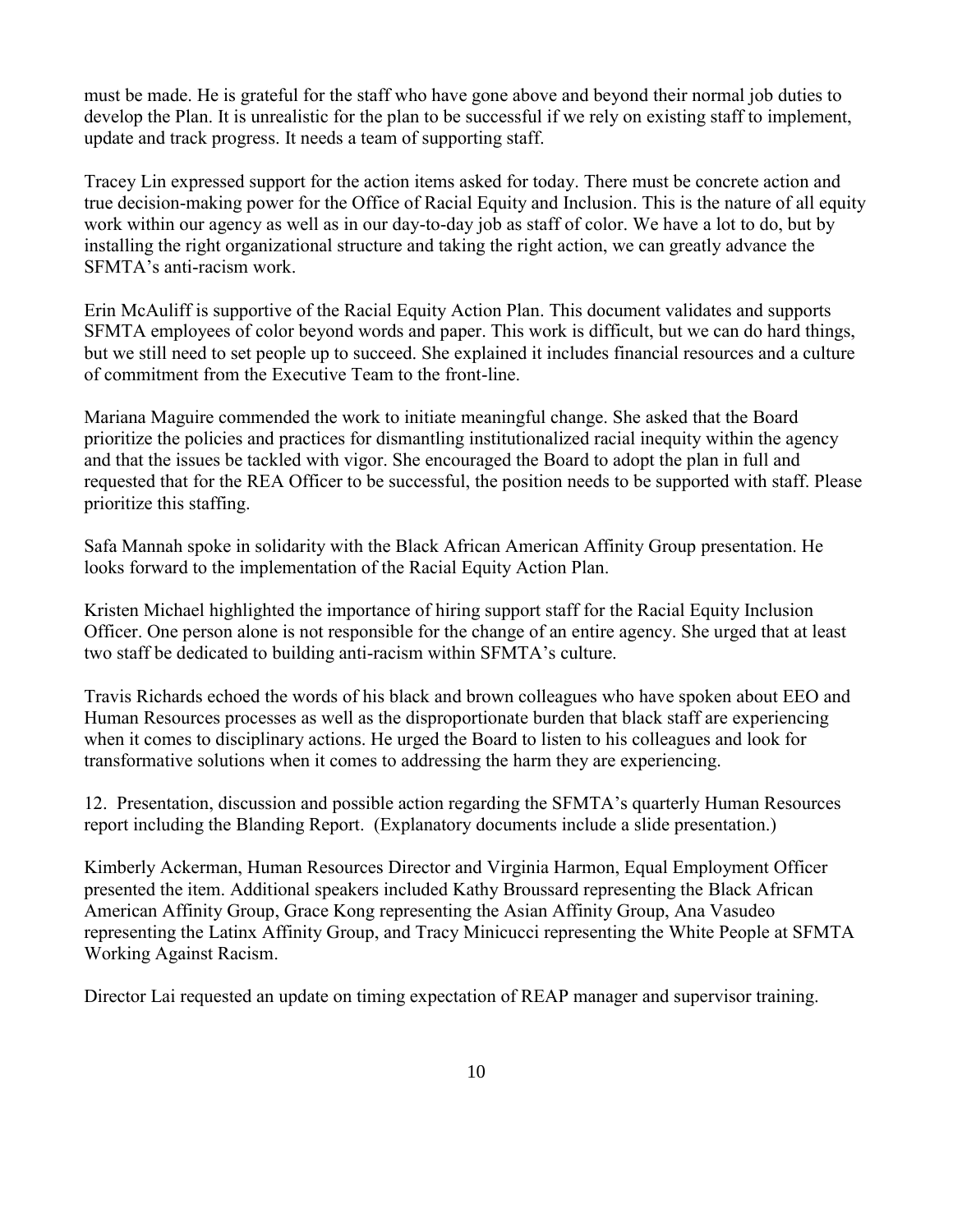Chair Borden requested data and analysis about disciplinary actions.

## PUBLIC COMMENT:

Dante King expressed hope that the agency diversifies its leadership, that there will be equitable consideration and support for those individuals and that those individuals be allowed to lead. He expressed gratitude to the agency and directors for their continued commitment to this work.

Mariana Maguire urged the Board to provide support for expediting processes and practices that will reduce racism in the agency. She expressed gratitude for the thoughtful approach towards equity and thanked Director Tumlin for agreeing to have the Ombudsman report directly to him.

Sylvia Alvarez-Lynch thanked the Board for their insightful thoughts and comments. She stated that 360 reviews of managers should be done by line staff and be included in the training schedule. She agreed that the Ombudsman should report directly to the director.

Devon Anderson raised concerns about the Equal Employment Opportunity (EEO) process. He shared that his case was closed without fully being investigated. The process needs accountability. The EEO process is so broken that the only way employees can be heard are through lawsuits.

David Pilpel said he was having a tough time reconciling that the Board shows concern for diversity inclusion and racial equity while also allowing John Haley to be listed as part of the subcontractor team in the consent calendar items. He agreed with Director Tumlin's concern about the number of direct reports and span of control and suggested that the new chief of staff position may help bridge the gap.

Hayden Miller encouraged the Board to listen to staff and hoped that the SFMTA can move quickly to get the positions filled and money allocated. He also found it very disturbing that the SFMTA would continue to work with John Haley.

13. Encouraging the Metropolitan Transportation Commission to amend Strategy EN7: Institute Telecommuting Mandates for Major Office-Based Employers; and reiterating support for the Plan Bay Area 2050 Guiding Principles. (Explanatory documents include a staff report, resolution and Plan Bay Area Strategy EN7.)

Sarah Jones, Planning Director, Sustainable Streets, presented the item.

### PUBLIC COMMENT:

Members of the public expressing support: Steve Smith

Members of the public expressing opposition: Aleta Dupree, Edward Mason and Anonymous

Members of the public expressing neither support nor opposition: David Pilpel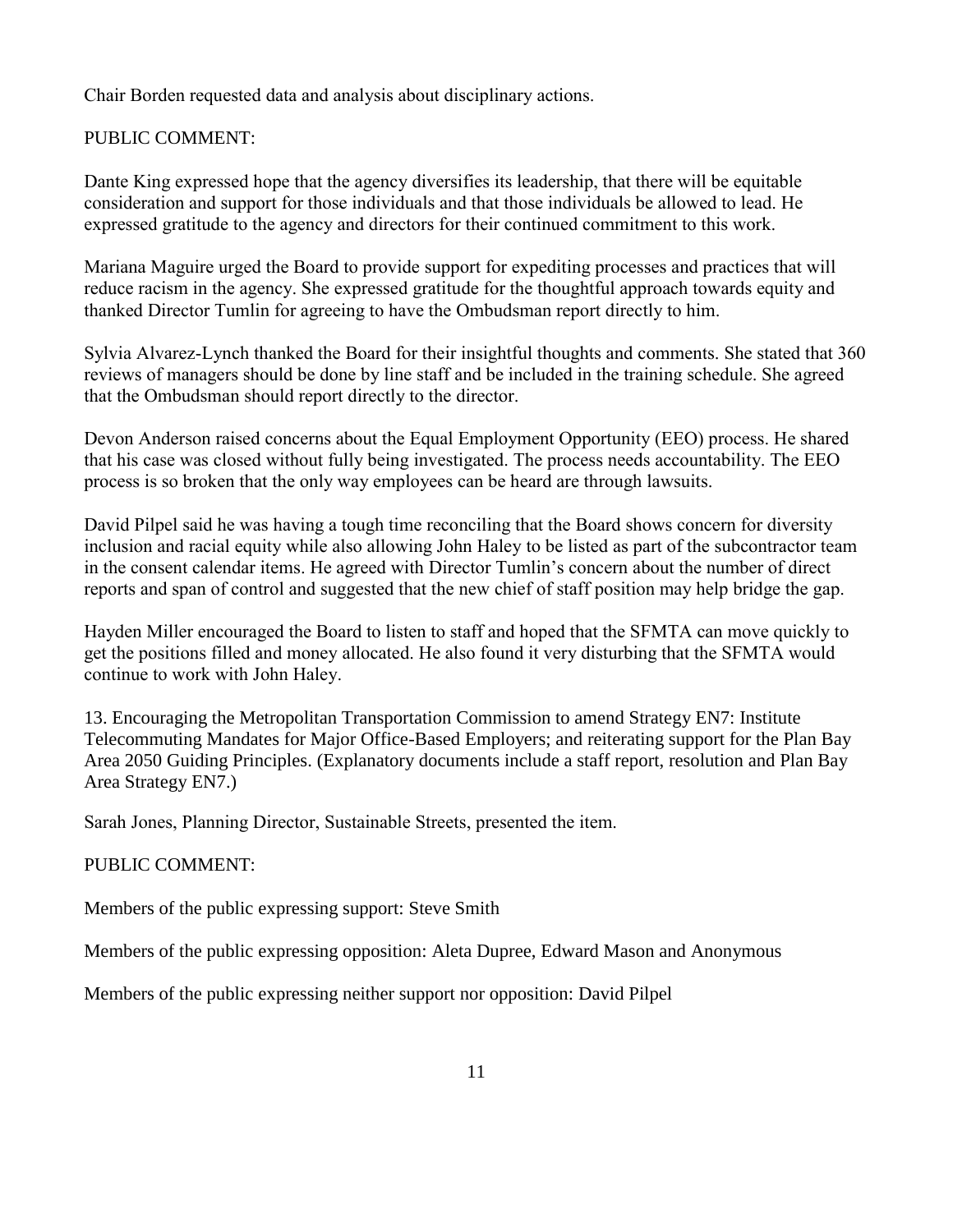Chair Borden noted that public comment was not taken before the vote.

On motion to rescind the vote and continue the item to December 1, 2020:

ADOPTED: AYES – Borden, Brinkman, Eaken, Heminger, and Lai

14. Discussion and vote pursuant to Administrative Code Section 67.10(d) as to whether to invoke the attorney-client privilege and conduct a closed session conference with legal counsel.

No public comment.

On motion to invoke the attorney-client privilege: unanimously approved.

RECESS REGULAR MEETING AND CONVENE CLOSED SESSION

### CLOSED SESSION

1. Call to Order

Chair Borden called the closed session to order at 7:41 p.m.

2. Roll Call

- Present: Gwyneth Borden Cheryl Brinkman Amanda Eaken Steve Heminger Sharon Lai
- Also present: Jeffrey Tumlin, Director of Transportation Christine Silva, Board Secretary Tom Maguire, Director of Sustainable Streets John Kennedy, Deputy City Attorney

3. Pursuant to Government Code Section 54956.9(d)(1) and the Administrative Code Section 67.8 (a)(3), the Municipal Transportation Agency Board of Directors will meet in Closed Session to discuss and take action on attorney-client matters on the following:

CONFERENCE WITH LEGAL COUNSEL

Existing Litigation:

Jean Paul Tchamourlian vs. CCSF, Superior Ct. #CGC19577547 filed on 7/11/19 for \$300,000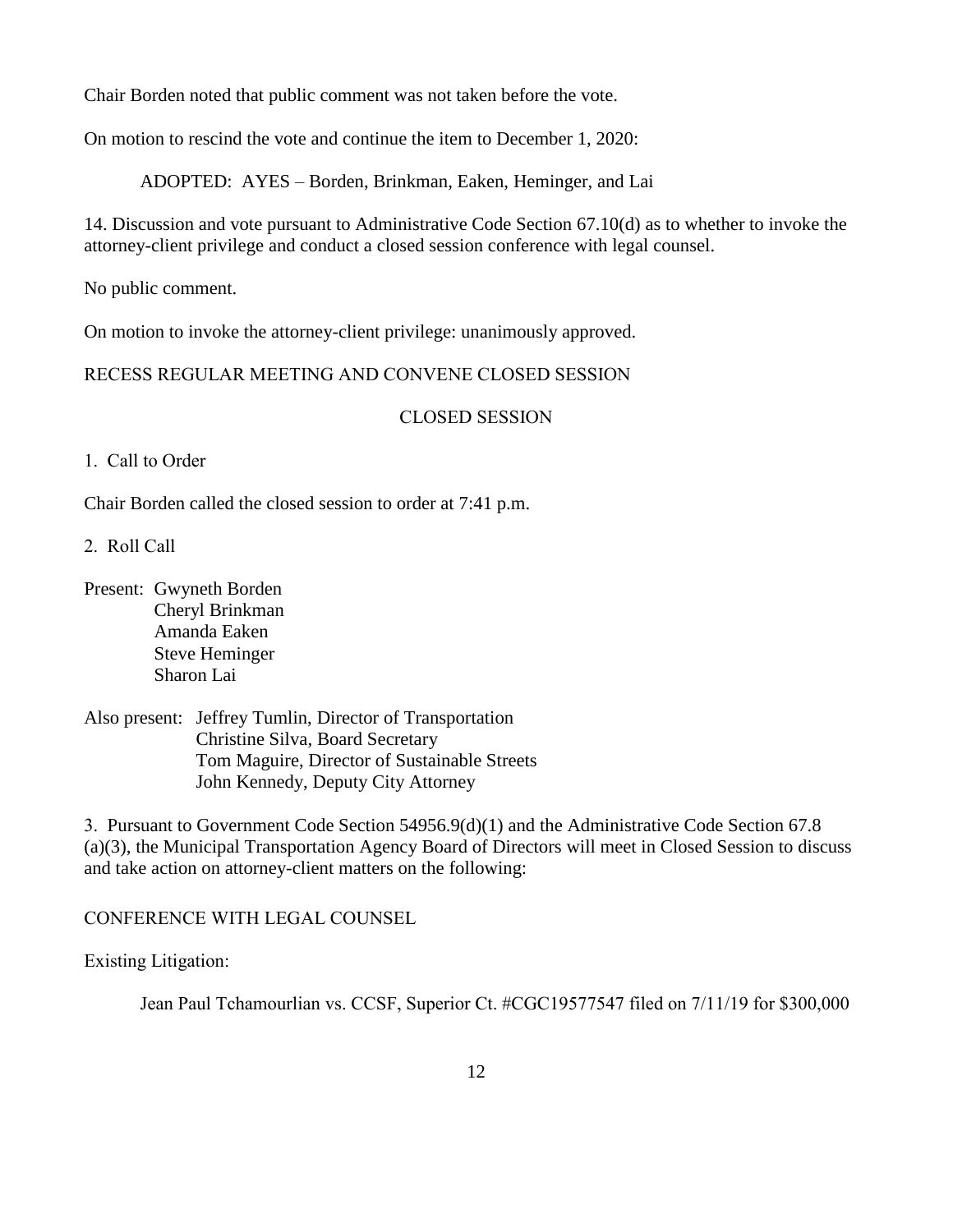#### RESOLUTION 201117-102

On motion to approve:

ADOPTED: AYES – Borden, Brinkman, Eaken, Heminger, and Lai

ADJOURN CLOSED SESSION AND RECONVENE OPEN SESSION - The closed session was adjourned at 7:49 p.m.

15. Announcement of Closed Session.

Board Secretary Silva announced that the SFMTA Board of Directors met in closed session to discuss the case with the City Attorney. The Board of Directors voted unanimously to settle the case.

16. Motion to disclose or not disclose the information discussed in closed session.

On motion to not disclose the information discussed: unanimously approved.

ADJOURN - The meeting was adjourned at 7:52 p.m.

A recording of the meeting is on file in the office of the Secretary to the San Francisco Municipal Transportation Agency Board of Directors.

Christine Silva

Board Secretary

California Environmental Quality Act (CEQA) Appeal Rights under S.F. Admin. Code Chapter 31: For identified Approval Actions**,** the Planning Department or the SFMTA has issued a CEQA exemption determination or negative declaration, which may be viewed online at the Planning Department's website**.** Following approval of the item by the SFMTA Board, the CEQA determination is subject to appeal within the time frame specified in S.F. Administrative Code Section 31.16 which is typically within 30 calendar days. For information on filing a CEQA appeal, contact the Clerk of the Board of Supervisors at City Hall, 1 Dr. Carlton B. Goodlett Place, Room 244, San Francisco, CA 94102, or call (415) 554-5184. Under CEQA, in a later court challenge, a litigant may be limited to raising only those issues previously raised at a hearing on the project or submitted in writing to the City prior to or at such hearing, or as part of the appeal hearing process on the CEQA decision.

Board of Supervisors review of certain SFMTA Decisions: Certain parking and traffic modifications as well as Private Transportation Programs that involve certain parking modifications can be reviewed by the Board of Supervisors. These decisions are subject to review within 30 calendar days after they are made by the SFMTA Board of Directors. For information on requesting a review, contact the Clerk of the Board of Supervisors at City Hall, 1 Dr. Carlton B. Goodlett Place, Room 244, San Francisco, CA